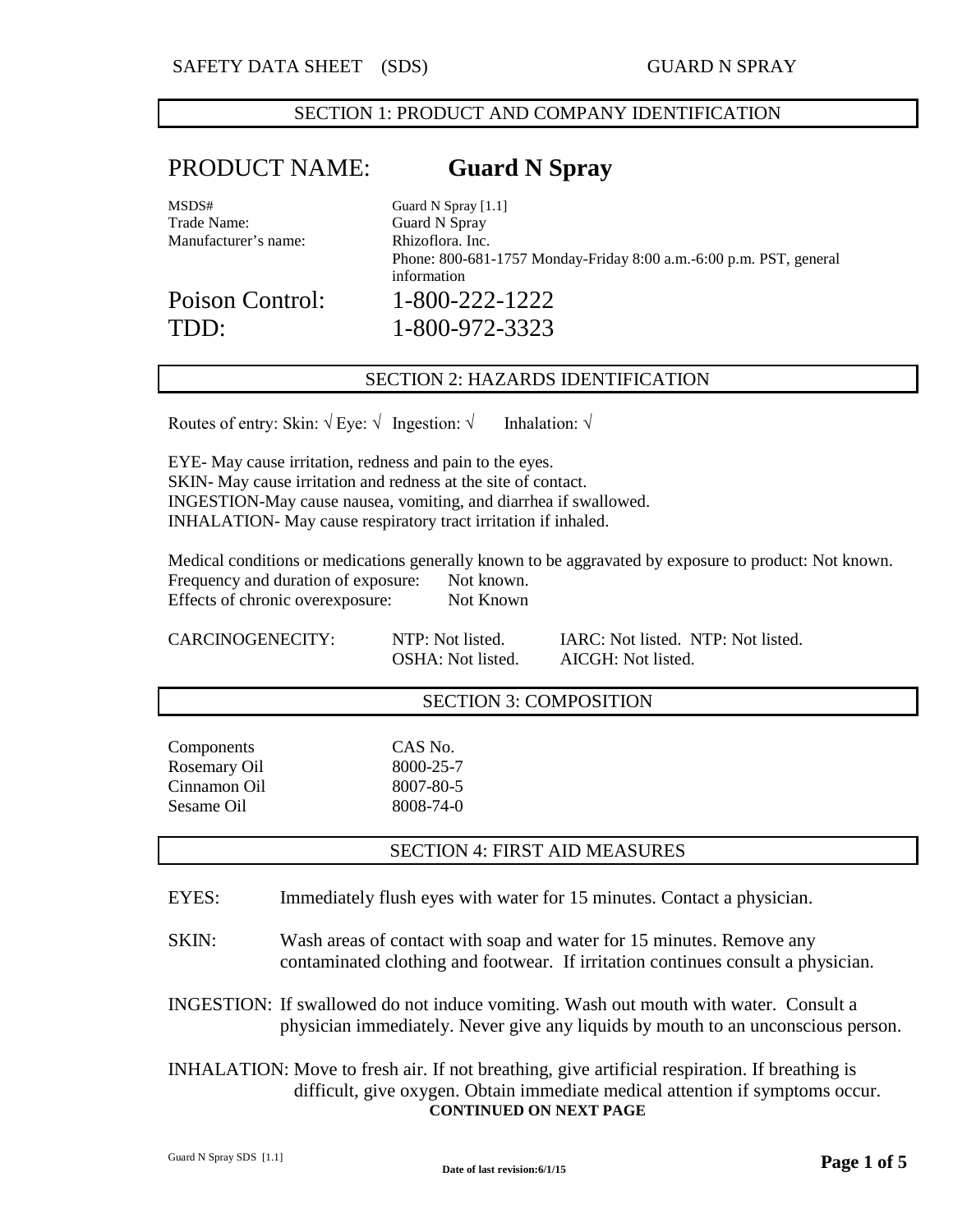Use proper hygiene practices when using this product (nitrile gloves, eye protection, NIOSH approved respirator if used as an aerosol).

Utilize protective clothing to minimize skin contact (apron, lab coat, long sleeved shirt, pants, no shorts, no cut T-shirts).

SECTION 5: FIRE FIGHTING MEASURES

Wear closed-toed shoes (no sandals/flip-flops) when using product. Keep hair pulled back and out of face/eye area when using product.

| Flammable properties:                 | Not available.                                                         |
|---------------------------------------|------------------------------------------------------------------------|
| Extinguishing media:                  | Use suitable extinguishing media for the surrounding fire. $CO2$ , dry |
|                                       | chemical powder, foam. Caution: $CO2$ will displace air in confined    |
|                                       | spaces and may cause an oxygen deficient atmosphere.                   |
| Special firefighting procedures:      | Not available.                                                         |
| Unusual Fire and Explosion Hazards:   | Not available.                                                         |
| Protection of Firefighters:           | Burn vapors may be irritating to eyes, skin, and the respiratory       |
|                                       | tract. Firefighters should utilize self contained breathing apparatus  |
|                                       | (SCBE) and full fire fighting gear (Bunker gear).                      |
| Stability:                            | Stable at room temperature.                                            |
| Incompatibility (materials to avoid): | Strong oxidizing agents, strong bases.                                 |
| Hazard decomposition or by products:  | Decomposing plastic fumes from containers.                             |
| Hazardous polymerization:             | Not available. Not expected.                                           |
| Conditions to avoid:                  | Do not store above $45^{\circ}$ C as container may rupture.            |

# SECTION 6: ACCIDENTAL RELEASE MEASURES

Use personal protection recommended in Section 8. Contain and isolate any hazard area from unprotected personnel.

Spill response procedures: Absorb liquid spills with and absorbent; contain material and dispose of at an approved landfill in accordance with local, state, and federal regulations. Finish cleaning by spreading water on contaminated surfaces and dispose of in an approved landfill in accordance with local, state, and federal regulations.

Clean water act requirements: Not available Resource Conservation and Recovery Act: Not available

## SECTION 7: HANDLING AND STORAGE

| Precautions: | Use with adequate ventilation. Keep container away from heat sources. Do not<br>ingest. Do not pour on skin. If ingested, seek medical<br>advice immediately and show the container or the label on the container. |
|--------------|--------------------------------------------------------------------------------------------------------------------------------------------------------------------------------------------------------------------|
| Storage:     | Store out of direct sunlight. Store in a cool, dark place that is well ventilated. Keep<br>container closed when not in use.                                                                                       |

## **CONTINUED ON NEXT PAGE**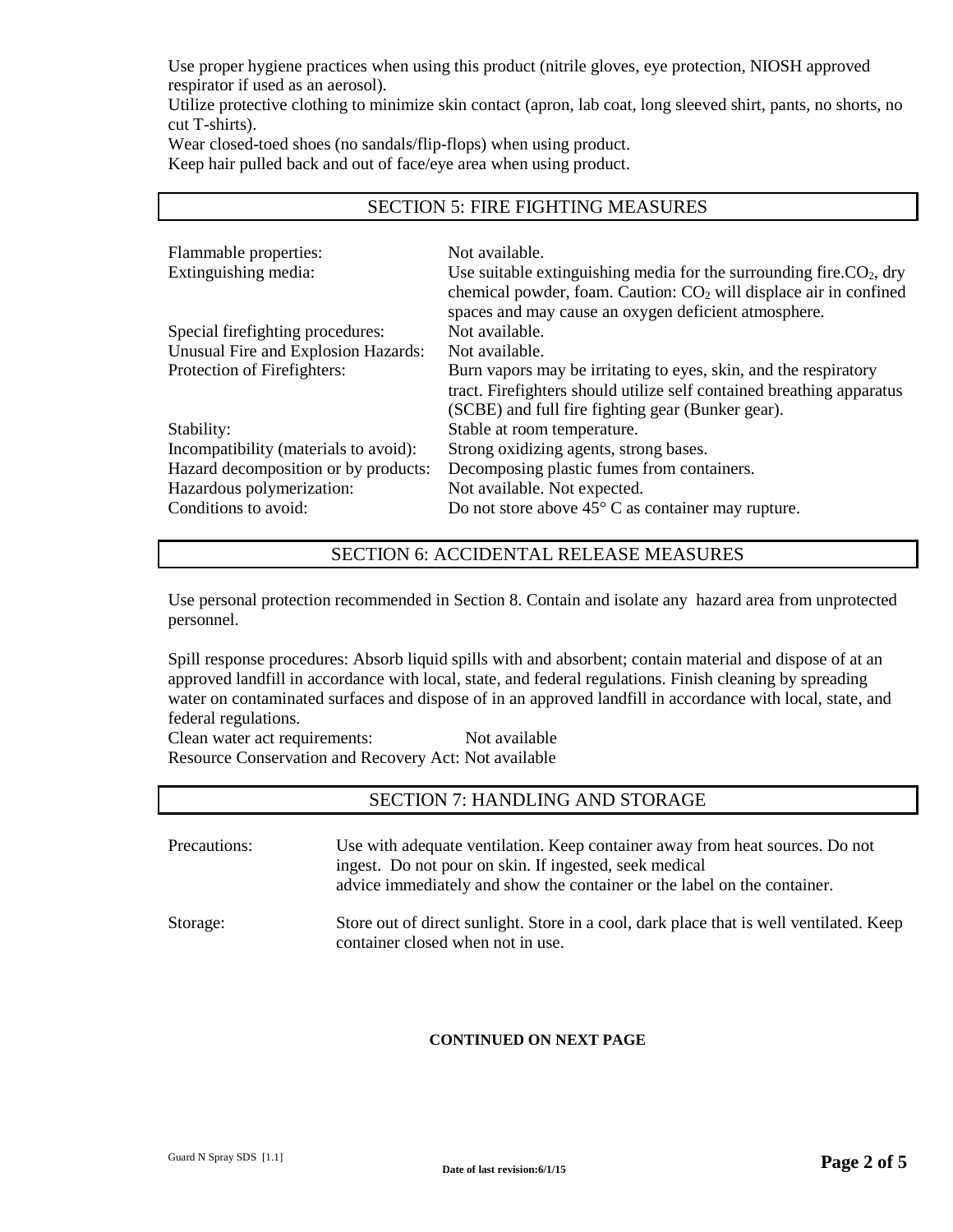## SECTION 8: EXPOSURE CONTROLS

| Engineering controls:                      | limits.                                                                               | adequate ventilation to keep exposure to airborne contaminates below exposure                         | Use with local exhaust ventilation, or other engineering controls to keep airborne<br>levels below exposure limits. If usage results in the generation of fume or mist, use |
|--------------------------------------------|---------------------------------------------------------------------------------------|-------------------------------------------------------------------------------------------------------|-----------------------------------------------------------------------------------------------------------------------------------------------------------------------------|
| <b>Personal Protection:</b>                | respirator and gloves when handling.                                                  |                                                                                                       | Recommended wear protective safety glasses, lab coat or apron, NIOSH particle                                                                                               |
|                                            |                                                                                       | the OSHA respirator regulations found in 29 CFR 1910.134                                              | Respiratory protection: Wear NIOSH approved particle respirators if applying as a mist or spray. Follow                                                                     |
| Ventilation:                               | Use with adequate ventilation.                                                        |                                                                                                       |                                                                                                                                                                             |
| Protective gloves:                         | Use with Nitrile gloves. Latex gloves can cause allergies in susceptible individuals. |                                                                                                       |                                                                                                                                                                             |
| Eye protection:                            | Use with safety glasses or goggles.                                                   |                                                                                                       |                                                                                                                                                                             |
|                                            |                                                                                       | Other protective clothing and equipment: Protective clothing to minimize skin contact should be worn. |                                                                                                                                                                             |
|                                            |                                                                                       |                                                                                                       | Wear closed-toed shoes when using product. Keep hair pulled back and out of face/eye area when using.                                                                       |
| Wear long sleeve shirts, pants, and socks. |                                                                                       |                                                                                                       |                                                                                                                                                                             |
|                                            |                                                                                       | Wash thoroughly with soap and water after handling and before eating, drinking, or smoking.           |                                                                                                                                                                             |
| <b>Exposure limits:</b>                    |                                                                                       |                                                                                                       |                                                                                                                                                                             |
| Components                                 | CAS No.                                                                               | <b>ACGIH/TWA</b>                                                                                      | <b>OSHA PEL/8hrTWA</b>                                                                                                                                                      |
| Components                                 | CAS No.                                                                               |                                                                                                       |                                                                                                                                                                             |
| Rosemary Oil                               | 8000-25-7                                                                             | Not established                                                                                       | Not established                                                                                                                                                             |
| Cinnamon Oil                               | 8007-80-5                                                                             | Not established                                                                                       | Not established                                                                                                                                                             |

# SECTION 9: PHYSICAL AND CHEMICAL PROPERTIES

Sesame Oil 8008-74-0 Not established Not established

| Appearance and odor:     | Light yellow colored liquid, floral odor.           |  |
|--------------------------|-----------------------------------------------------|--|
| <b>Boiling Point:</b>    | Not available                                       |  |
| Solubility in Water:     | Soluble in water $(v/v)$                            |  |
| Vapor pressure:          | Not available                                       |  |
| <b>Melting Point:</b>    | Not available                                       |  |
| Molecular Weight:        | Not available                                       |  |
| Specific Gravity:        | 1.21                                                |  |
| pH:                      | 6.0                                                 |  |
| <b>Evaporation Rate:</b> | Not available                                       |  |
| Flash Point:             | Not available                                       |  |
| Flammable limits:        | <b>UEL</b> : Not available<br>Not available<br>LEL: |  |

#### **CONTINUED ON NEXT PAGE**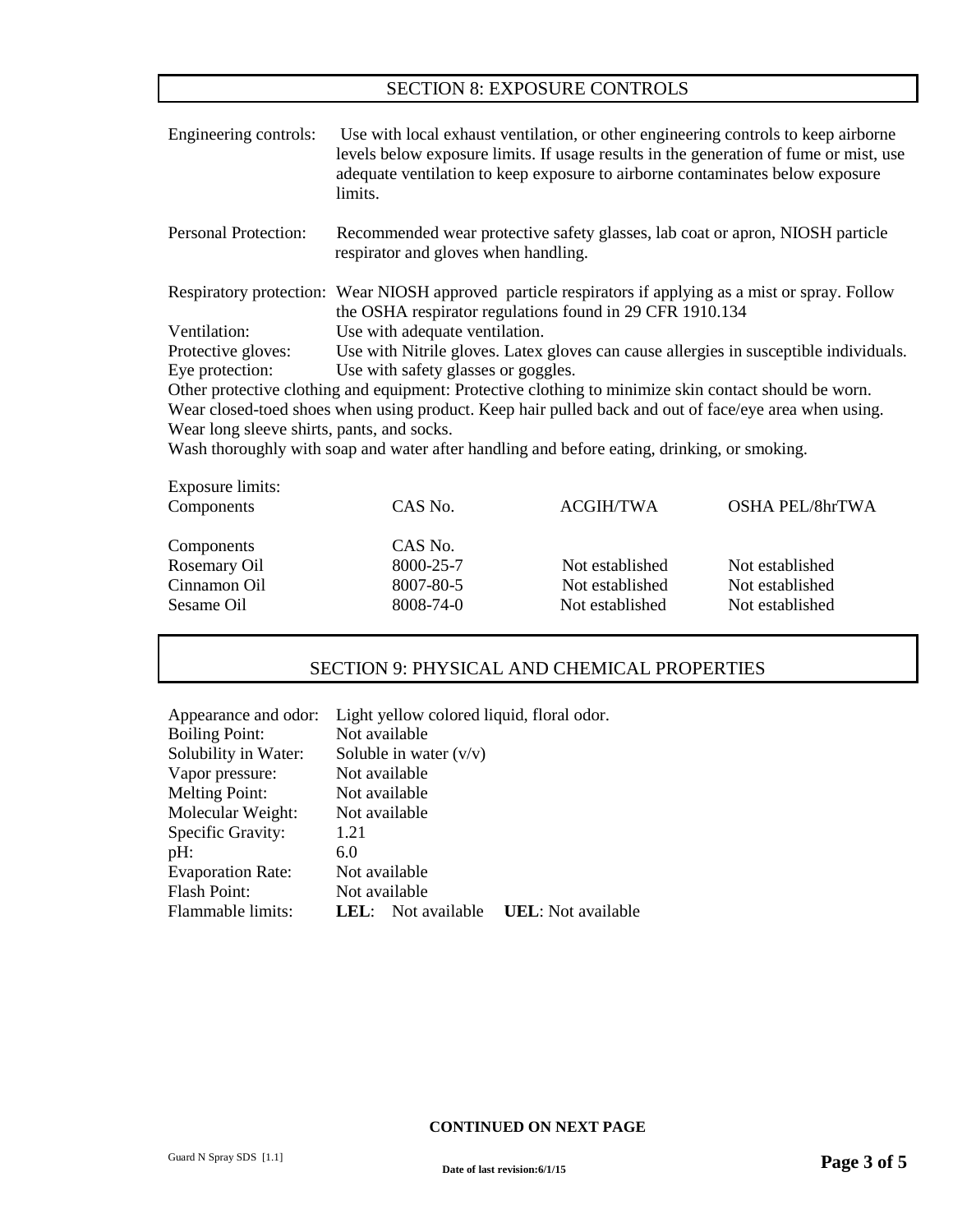## SECTION 10: STABILITY AND REACTIVITY

| Stability:                            | The product is stable under normal conditions.                             |
|---------------------------------------|----------------------------------------------------------------------------|
| <b>Instability Temperature:</b>       | Stable at $0^{\circ}$ C – 45° C. [See section 5 Fire Fighting Measures, on |
|                                       | container properties]                                                      |
| Incompatibility (materials to avoid): | Strong oxidizing agents, strong bases.                                     |
| Hazard decomposition or by products:  | Decomposing plastic fumes from containers.                                 |
| Hazardous polymerization:             | Not available.                                                             |
| Conditions to avoid:                  | Do not store above $45^{\circ}$ C as container may rupture.                |
|                                       |                                                                            |

## SECTION 11: TOXICOLOGICAL INFORMATION

| Routes of entry:          | Skin. Eyes. Ingestion. Inhalation.                                                                        |
|---------------------------|-----------------------------------------------------------------------------------------------------------|
| LD50/LC50:                | Not applicable.                                                                                           |
| Chronic effect on Humans: | Not known. Not expected to be a chronic hazard.                                                           |
|                           | Other toxic effects on humans: Hazardous in case of skin contact (irritant), of ingestion, of inhalation. |

## SECTION 12: ECOLOGICAL INFORMATION

| Ecotoxicity:                | Not available.     |
|-----------------------------|--------------------|
| BOD5 and COD:               | Not available.     |
| Products of Biodegredation: | Not available.     |
|                             | Not available.     |
| Heavy metals content:       | None, no detection |

## SECTION 13: DISPOSAL CONSIDERATIONS

Waste disposal: Waste must be disposed of in accordance with federal, state, and local environmental control regulations.

Recycling: Triple rinse container and recycle empty containers at appropriate recycling facilities in accordance with federal, state, and local environmental control regulations.

## SECTION 14: TRANSPORT INFORMATION

DOT Classification: Not a DOT controlled material in the United States of America. IATA/IMO/RID/ADR: Not applicable. Special provisions for transport: Keep containers closed and keep between  $0^{\circ}$  C – 45° C. Do not store above 45° C.

### **CONTINUED ON NEXT PAGE**